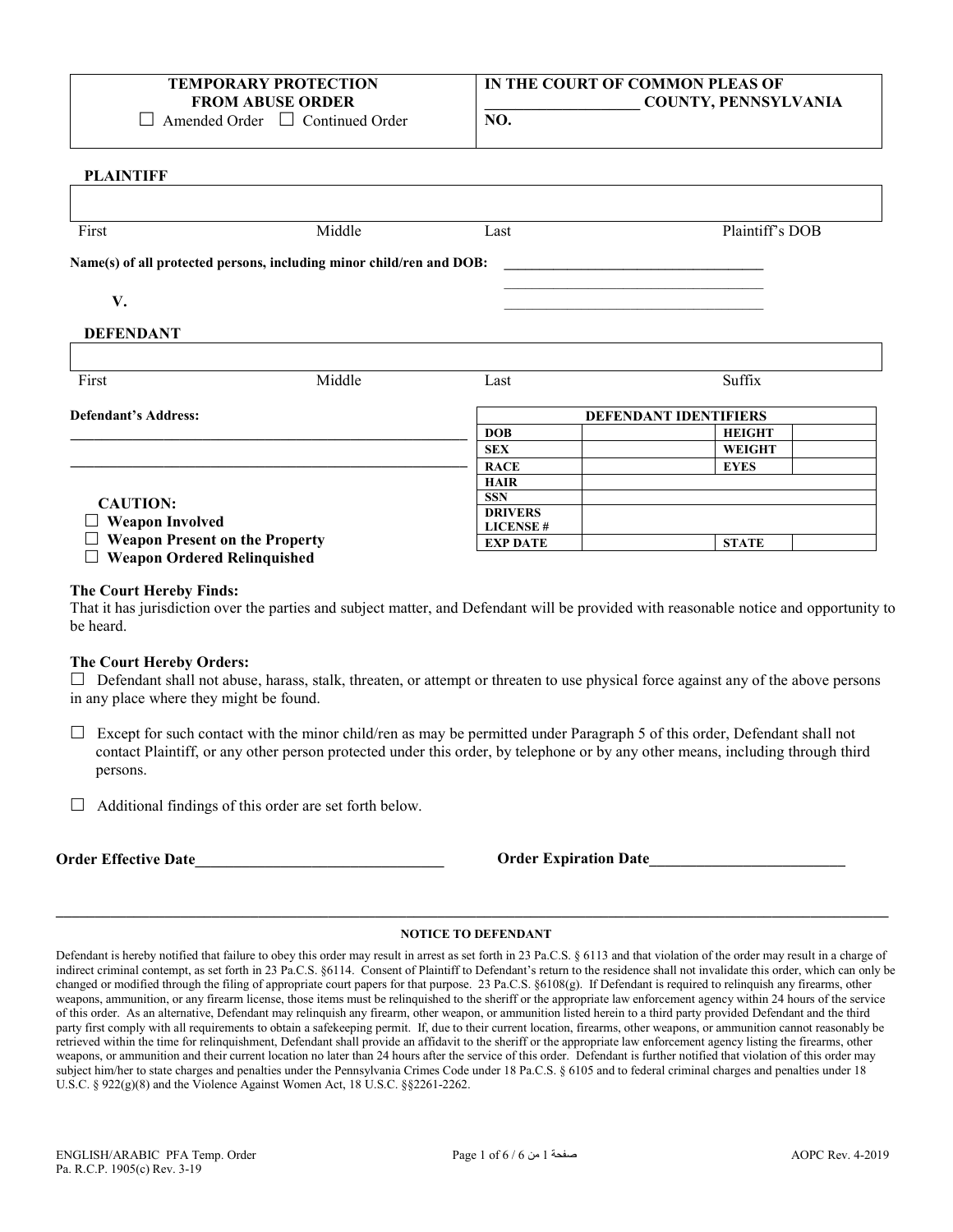| أمر موْقت بحماية من إساءة<br>□ أمر معدّل □ مؤجل                                                                                                                                                                             | في المحكمة الابتدائية العامة لمقاطعة<br>بنسلفانيا |                    |
|-----------------------------------------------------------------------------------------------------------------------------------------------------------------------------------------------------------------------------|---------------------------------------------------|--------------------|
|                                                                                                                                                                                                                             | رقم                                               |                    |
| المدعي                                                                                                                                                                                                                      |                                                   |                    |
| الاسم الأوسط<br>الاسم الأول                                                                                                                                                                                                 | اسم العائلة                                       | تاريخ ميلاد المدعى |
| اسم (أسماء) جميع الأشخاص المحميين، بمن فيهم الطفل (الأطفال) القاصر وتاريخ الميلاد:                                                                                                                                          |                                                   |                    |
| ضد                                                                                                                                                                                                                          |                                                   |                    |
| المدعى عليه                                                                                                                                                                                                                 |                                                   |                    |
| الاسم الأول<br>الاسم الأوسط                                                                                                                                                                                                 | اسم العائلة                                       | لاحقة حرفية        |
| عنوان المدعى عليه:                                                                                                                                                                                                          |                                                   | أوصاف المدعى عليه  |
|                                                                                                                                                                                                                             | تاريخ الميلاد                                     | الطول              |
|                                                                                                                                                                                                                             | الجنس                                             | الوزن              |
|                                                                                                                                                                                                                             | العِرْق                                           | العينين            |
|                                                                                                                                                                                                                             | لشعر<br>رقم الضمان الاجتماعي                      |                    |
| تنبيه                                                                                                                                                                                                                       | رقم رخصة القيادة                                  |                    |
| □ هناك سلاح                                                                                                                                                                                                                 | تاريخ انتهاء الصلاحية                             | الولاية            |
| هناك سلاح موجود في المسكن<br>$\Box$<br>صدر أمر بتسليم السلاح<br>$\Box$                                                                                                                                                      |                                                   |                    |
| تجد المحكمة بموجبه:<br>بأن لها الصلاحية القضائية على الأطراف والموضوع، وسيتم تزويد المدعى عليه بالإشعار والفرصة المعقولين للاستماع إليه.                                                                                    |                                                   |                    |
| تأمر المحكمة بموجبه:<br>□ بأن المدعى عليه لا يقوم بالإساءة أو مضايقة أو تعقّب أو تهديد أو محاولة استخدام القوة الجسدية ضد أي من الأشخاص أعلاه في أي مكان قد يتواجدون<br>فيه.                                                |                                                   |                    |
| □ ما عدا الاتصال بالطفل (الأطفال) القاصر  حسبما قد تسمح به الفقر ة 5 من هذا الأمر ، يُمنع المدعى عليه من الاتصال بالمدعي، أو أي شخص محمي<br>بموجب هذا الأمر ، بواسطة الهاتف أو أي وسائل اتصال أخرى، بما في ذلك أي طرف ثالث. |                                                   |                    |
| □ النتائج الإضافية لهذا الأمر مبيّنة أدناه                                                                                                                                                                                  |                                                   |                    |
| تاريخ سريان مفعول الأمر                                                                                                                                                                                                     | تاريخ انتهاء مفعول الأمر                          |                    |

# **\_\_\_\_\_\_\_\_\_\_\_\_\_\_\_\_\_\_\_\_\_\_\_\_\_\_\_\_\_\_\_\_\_\_\_\_\_\_\_\_\_\_\_\_\_\_\_\_\_\_\_\_\_\_\_\_\_\_\_\_\_\_\_\_\_\_\_\_\_\_\_\_\_\_\_\_\_\_\_\_\_\_\_\_\_\_\_\_\_\_\_\_\_\_\_\_\_\_\_\_\_\_\_\_\_\_\_ إشعار إلى المدعى علیھ**

یتم بموجبھ إبلاغ المدعى علیھ بأن عدم الإ تم ثال لأمر المحكمة ھذا قد یؤدي إلى القبض علیھ على النحو المنصوص علیھ في 6113 § .S.C.Pa 23 حیث قد ینتج عن محالفة ھذا الأمر العصیان الجنائي غیر المباشر على النحو المنصوص علیه في Pa.C.S. §6114 و . إن موافقة المدعي على علمه علیه إلى مكان الإقامة لا يلغي هذا الأمر ، الذي لا يمكن تغييره أو تعديله إلا بايداع أوراق محكمة مناسبة لهذا الغرض. (Ba.C.S. §6108(g. إذا كان مطلوباً من المدعى عليه تسليم أي أسلحة أخرى أو زخيرة أو رخصة حيازة سلاح ناري، فإنه يجب تسلیمها إلى الشریف أو الجهاز المناسب المعني بإنفاذ القانون خلال 24 ساعة من إبلاغه بهذا الأمر. وكبدیل لنلك بمكن للمدعى علیه أن یقوم بتسلیم أي سلاح ناري أو أي سلاح آخر أو ذخیرة مذكورة هنا إلى طرف ثالث شريطة أن يتقيد المدعي عليه والطرف الثالث أو لأ بكافة المتطلبات للحصول تعاصل الحمد وفي حال تعذّر استعادة الأسلّحة النارية أو الأسلحة الأخرى أو الذخیرة بحكم موقع تخزینها الحالي بشكل معقول خلال المحدى المحمل علیه تزوید الشریف أو الجهاز المناسب المعني بإنفاذ القانون بشهادة كتابیة یدرج فیها الأسلحة الزاریة أو الأسلحة الأخرى أو الذخیرة ومكانها الحلي لكن التجار لا تب الله الذت الذخی الذخیل المدعي علیه بأن مخالفة هذا الأمر قد تعرّضه لعقوبات بمقتضى قانون الجنايات لبنسلفانيا بموجب 18 B و.S.C. S وتهم وعقوبات جنائية فدرالية بموجب (8)(g(8) § 18 U.S.C. § وطبقاً لقانون مكافحة العنف ضد النساء، 18 وتهم وعقوبات جنائية فدرالية بموجب (8)(U.S.C. § 922 و طبقاً لقا .U.S.C. §§2261-2262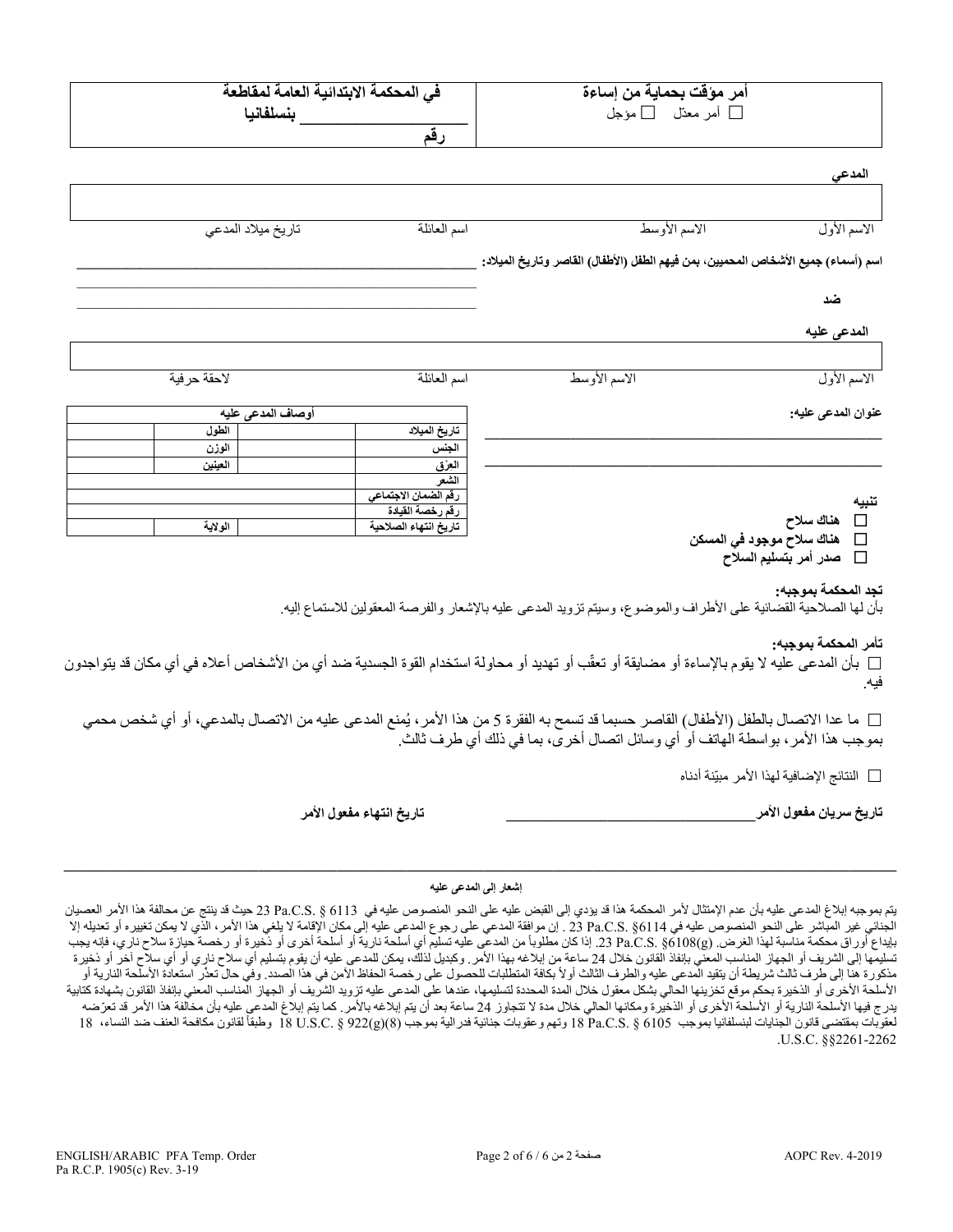AND NOW, this  $\qquad \qquad \text{day of} \qquad \qquad .20 \qquad .$ upon consideration of the attached Petition for Protection from Abuse, the court hereby enters the following Temporary Order:

- $\Box$  Plaintiff's request for a Temporary Protection Order is **denied**.
- $\Box$  Plaintiff's request for a Temporary Protection Order is **granted**.
- $\Box$  1. Defendant shall not abuse, harass, stalk, threaten, or attempt or threaten to use physical force against any of the above persons in any place where they might be found.
- $\Box$  2. Defendant is evicted and excluded from the residence at: \_\_\_\_\_\_\_\_\_\_\_\_\_\_\_\_\_\_\_\_\_\_\_\_\_\_\_\_\_\_\_\_\_\_\_\_\_\_\_\_\_\_\_\_\_\_\_\_\_

or any other permanent or temporary residence where Plaintiff or any other person protected under this order may live. Plaintiff is granted exclusive possession of the residence. Defendant shall have no right or privilege to enter or be present on the premises of Plaintiff or any other person protected under this order.

 $\Box$  3. Except for such contact with the minor child/ren as may be permitted under Paragraph 5 of this order, Defendant is prohibited from having ANY CONTACT with plaintiff, or any other person protected under this order, either directly or indirectly, at any location, including but not limited to any contact at plaintiff's school, business, or place of employment. Defendant is specifically ordered to stay away from the following locations for the duration of this order:

 $\mathcal{L}_\text{max}$  , and the set of the set of the set of the set of the set of the set of the set of the set of the set of the set of the set of the set of the set of the set of the set of the set of the set of the set of the  $\mathcal{L}_\mathcal{L}$  , and the set of the set of the set of the set of the set of the set of the set of the set of the set of the set of the set of the set of the set of the set of the set of the set of the set of the set of th

 $\Box$  4. Except for such contact with the minor child/ren as may be permitted under Paragraph 5 of this order, Defendant shall not contact plaintiff, or any other person protected under this order, by telephone or by any other means, including through third persons.

## **5. CUSTODY الحضانة .5**

 $\Box$  There is a current custody order as to the child/ren of the parties:

\_\_\_\_\_\_\_\_\_\_\_\_\_\_\_\_\_\_\_\_\_\_\_\_\_\_\_\_\_\_\_\_\_\_\_\_\_\_\_\_\_\_\_\_\_\_\_\_\_\_\_\_ *(county court and docket number)*

- $\Box$  THIS ORDER SHALL NOT SUPERSEDE THE CURRENT CUSTODY ORDER.
- $\Box$  THIS ORDER SUPERSEDES ANY PRIOR ORDER RELATING TO CHILD CUSTODY.

| ٍ، وبعد نظر | والأن، في هذا اليوم<br>التماس الحماية من الإساءة الملحق، تصدر المحكمة بموجبه الأمر المؤقت التالي: |  |
|-------------|---------------------------------------------------------------------------------------------------|--|
|             |                                                                                                   |  |
|             | □ رفض طلب المدعى للحصول على أمر حماية مؤقت.                                                       |  |

- **الموافقة** على طلب المدعي للحصول على أمر حمایة مؤقت.
- .1 على المدعى علیھ عدم الإساءة أو مضایقة أو تعقب أو تھدید أو محاولة استخدام القوة الجسدیة أي من الأشخاص أعلاه في أي مكان یتواجدون فیھ.
	- .2 یتم طرد وإبعاد المدعى علیھ من المسكن الواقع في:

**أو** أي مسكن دائم أو مؤقت آخر حیث یعیش المدعي أو أي شخص آخر محمي بموجب هذا الأمر . يُمنح المدعي حيازة حصرية للمسكن. ليس للمدعى عليه أي حق أو امتیاز للدخول أو التواجد في مسكن المدعي أو مسكن أي شخص محمي بموجب ھذا الأمر.

\_\_\_\_\_\_\_\_\_\_\_\_\_\_\_\_\_\_\_\_\_\_\_\_\_\_\_\_\_\_\_\_\_\_\_\_\_\_\_\_\_\_\_\_\_\_\_\_\_\_\_\_\_

د. ما عدا الاتصال بالطفل (الأطفال) القاصر الذي قد يكون مسموحاً به حسب  $\Box$ الفقرة 5 من هذا الأمر ، يُمنع المدعى عليه من <u>أي اتصال</u> بالمدعي أو بأي شخص محمي بموجب ھذا الأمر، سواء مباشرة أو بشكل غیر مباشر، في أي مكان، بما في ذلك، على سبیل المثال ولیس الحصر، أي اتصال في مدرسة المدعي أو عملھ أو مكان وظيفته. كما يتم أمر المدعى عليه تحديداً بالبقاء بعيداً عن المواقع التالية طوال سریان ھذا الأمر:

 $\mathcal{L}_\text{max} = \frac{1}{2} \sum_{i=1}^{n} \frac{1}{2} \sum_{i=1}^{n} \frac{1}{2} \sum_{i=1}^{n} \frac{1}{2} \sum_{i=1}^{n} \frac{1}{2} \sum_{i=1}^{n} \frac{1}{2} \sum_{i=1}^{n} \frac{1}{2} \sum_{i=1}^{n} \frac{1}{2} \sum_{i=1}^{n} \frac{1}{2} \sum_{i=1}^{n} \frac{1}{2} \sum_{i=1}^{n} \frac{1}{2} \sum_{i=1}^{n} \frac{1}{2} \sum_{i=1}^{n} \frac{1$  $\mathcal{L}_\mathcal{L}$  , and the set of the set of the set of the set of the set of the set of the set of the set of the set of the set of the set of the set of the set of the set of the set of the set of the set of the set of th

 $\Box$  1 ما عدا الاتصال بالطفل (الأطفال) القاصر الذي قد يكون مسموحاً به حسب الفقرة 5 من هذا الأمر ، يُمنع المدعى عليه من الاتصـال بالمدعي، أو أي شخص محمي بموجب ھذا الأمر، بواسطة الھاتف أو أي وسیلة أخرى، بما في ذلك عبر أطراف ثالثة.

ھناك أمر حالي بالحضانة بخصوص طفل (أطفال) الطرفین وھو یفید بالتالي:

\_\_\_\_\_\_\_\_\_\_\_\_\_\_\_\_\_\_\_\_\_\_\_\_\_\_\_\_\_\_\_\_\_\_\_\_\_\_\_\_\_\_\_\_\_\_\_\_\_\_\_\_\_\_\_\_\_\_ (محكمة المقاطعة ورقم القضیة)

 $\mathcal{L}_\mathcal{L} = \{ \mathcal{L}_\mathcal{L} = \{ \mathcal{L}_\mathcal{L} = \{ \mathcal{L}_\mathcal{L} = \{ \mathcal{L}_\mathcal{L} = \{ \mathcal{L}_\mathcal{L} = \{ \mathcal{L}_\mathcal{L} = \{ \mathcal{L}_\mathcal{L} = \{ \mathcal{L}_\mathcal{L} = \{ \mathcal{L}_\mathcal{L} = \{ \mathcal{L}_\mathcal{L} = \{ \mathcal{L}_\mathcal{L} = \{ \mathcal{L}_\mathcal{L} = \{ \mathcal{L}_\mathcal{L} = \{ \mathcal{L}_\mathcal{$ 

ُبطل أمر الحضانة الحالي**.** ھذا الأمر لا ی

∏ هذا الأمر يُبطل أي أمر سابق فيما يخص حضىانة الطفل.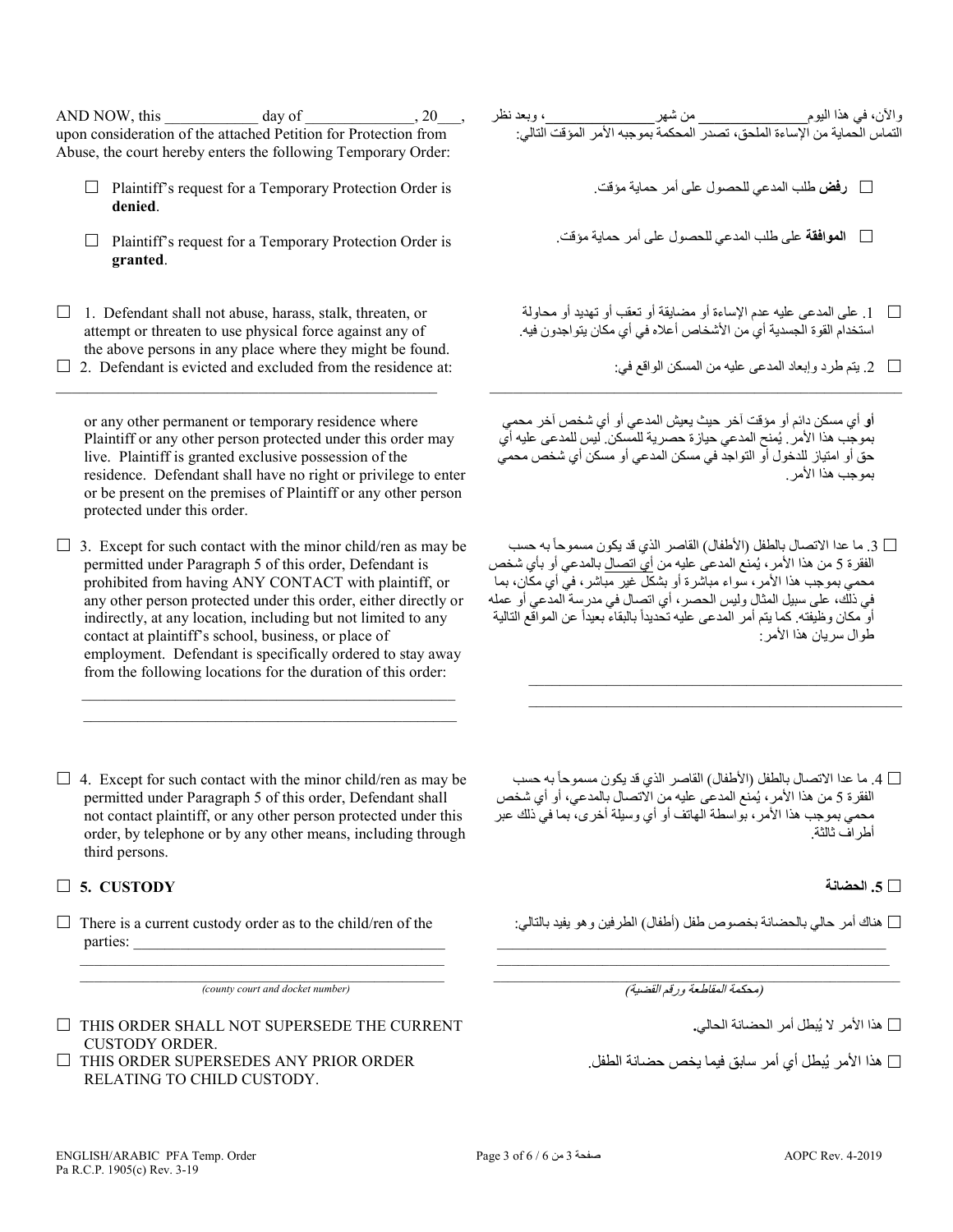$\Box$  Until the final hearing, all contact between Defendant and the child/ren shall be limited to the following:

 $\mathcal{L}_\text{max} = \frac{1}{2} \sum_{i=1}^{n} \frac{1}{2} \sum_{i=1}^{n} \frac{1}{2} \sum_{i=1}^{n} \frac{1}{2} \sum_{i=1}^{n} \frac{1}{2} \sum_{i=1}^{n} \frac{1}{2} \sum_{i=1}^{n} \frac{1}{2} \sum_{i=1}^{n} \frac{1}{2} \sum_{i=1}^{n} \frac{1}{2} \sum_{i=1}^{n} \frac{1}{2} \sum_{i=1}^{n} \frac{1}{2} \sum_{i=1}^{n} \frac{1}{2} \sum_{i=1}^{n} \frac{1$  $\mathcal{L}_\text{max}$  , and the set of the set of the set of the set of the set of the set of the set of the set of the set of the set of the set of the set of the set of the set of the set of the set of the set of the set of the

 $\mathcal{L}_\text{max}$  , and the set of the set of the set of the set of the set of the set of the set of the set of the set of the set of the set of the set of the set of the set of the set of the set of the set of the set of the

 $\mathcal{L}_\mathcal{L}$  , and the set of the set of the set of the set of the set of the set of the set of the set of the set of the set of the set of the set of the set of the set of the set of the set of the set of the set of th

 $\Box$  Pending the outcome of the final hearing in this matter, Plaintiff is awarded temporary custody of the following minor child/ren:

 $\mathcal{L}_\mathcal{L}$  , which is a set of the set of the set of the set of the set of the set of the set of the set of the set of the set of the set of the set of the set of the set of the set of the set of the set of the set of

The local law enforcement agency in the jurisdiction where the child/ren are located shall ensure that the child/ren are placed in the care and control of the Plaintiff in accordance with the terms of this order.

## **6. FIREARMS, OTHER WEAPONS, OR AMMUNITION RESTRICTIONS**

- $\Box$  Defendant is prohibited from possessing or acquiring any firearms for the duration of this order.
- $\Box$  Defendant shall relinquish to the sheriff or the appropriate law enforcement agency the following firearm licenses owned or possessed by Defendant.
- $\Box$  Defendant is directed to relinquish to the sheriff or the appropriate law enforcement agency any firearm, other weapon, or ammunition listed in Attachment A to Temporary Order, which is incorporated herein by reference, under Defendant's control or in Defendant's possession

Defendant may relinquish any firearms, other weapons, or ammunition to the sheriff or the appropriate law enforcement agency. As an alternative, Defendant may relinquish firearms, other weapons, or ammunition to a third party provided Defendant and the third party first comply with all the requirements to obtain a safekeeping permit. Defendant must relinquish any firearm, other weapon, ammunition, or firearm license ordered to be relinquished no later than 24 hours after service of this order. If, due to their current location, firearms, other weapons, or ammunition cannot reasonably be retrieved within the time for relinquishment, Defendant shall provide to the sheriff or the appropriate law enforcement agency an affidavit listing the firearms, other weapons, or ammunition and their current location no later than 24 hours after the service of this order. Failure to timely relinquish any firearm, other weapon, ammunition, or any firearm license shall result in a violation of this order and may result in criminal conviction under the Uniform Firearms Act, 18 Pa.C.S. §6105.

 حتى جلسة الاستماع النھائیة، تكون جمیع الاتصالات بین المدعى علیھ والطفل (الأطفال) على النحو التالي:**\_\_\_\_\_\_\_\_\_\_\_\_\_\_\_\_\_\_\_\_\_\_\_\_\_\_\_\_\_\_**

 $\mathcal{L}_\text{max} = \frac{1}{2} \sum_{i=1}^{n} \frac{1}{2} \sum_{i=1}^{n} \frac{1}{2} \sum_{i=1}^{n} \frac{1}{2} \sum_{i=1}^{n} \frac{1}{2} \sum_{i=1}^{n} \frac{1}{2} \sum_{i=1}^{n} \frac{1}{2} \sum_{i=1}^{n} \frac{1}{2} \sum_{i=1}^{n} \frac{1}{2} \sum_{i=1}^{n} \frac{1}{2} \sum_{i=1}^{n} \frac{1}{2} \sum_{i=1}^{n} \frac{1}{2} \sum_{i=1}^{n} \frac{1$  $\mathcal{L}_\text{max} = \{ \mathcal{L}_\text{max} \mid \mathcal{L}_\text{max} \}$  \_\_\_\_\_\_\_\_\_\_\_\_\_\_\_\_\_\_\_\_\_\_\_\_\_\_\_\_\_\_\_\_\_\_\_\_\_\_\_\_\_\_\_\_\_\_\_\_\_  $\mathcal{L}_\text{max} = \{ \mathcal{L}_\text{max} \mid \mathcal{L}_\text{max} \}$ 

لى حين صدور نتيجة جلسة الاستماع النھائية في هذا الموضوع، يُمنح المدعي  $\Box$ حق الحضانة المؤقتة للطفل (الأطفال) القاصر التالي**:**

 $\mathcal{L}_\mathcal{L}$  , and the set of the set of the set of the set of the set of the set of the set of the set of the set of the set of the set of the set of the set of the set of the set of the set of the set of the set of th  $\mathcal{L}_\mathcal{L}$  , and the set of the set of the set of the set of the set of the set of the set of the set of the set of the set of the set of the set of the set of the set of the set of the set of the set of the set of th  $\mathcal{L}_\mathcal{L}$  , and the set of the set of the set of the set of the set of the set of the set of the set of the set of the set of the set of the set of the set of the set of the set of the set of the set of the set of th

ستضمن ھیئة تطبیق القانون المحلیة في منطقة الاختصاص القضائي حیث یتواجد الطفل (الأطفال) وضع الطفل (الأطفال) في عنایة وتحت إشراف المدعي بمقتضى بنود ھذا الأمر.

**.6 قیود الأسلحة الناریة، الأسلحة الأخرى، أوالذخیرة**

ضع علامة على المربع المناسب: :apply that all Check

 $\overline{\phantom{a}}$  , and the set of the set of the set of the set of the set of the set of the set of the set of the set of the set of the set of the set of the set of the set of the set of the set of the set of the set of the s

- المدعى علیھ ممنوع من امتلاك أو اقتناء أي أسلحة ناریة طوال سریان ھذا الأمر**.**
- على المدعى علیھ تسلیم الشریف أو الجھاز المناسب المعني بإنفاذ القانون ُرخَ ص الأسلحة الناریة التالیة التي یملكھا أو تكون في حیازة المدعى علیھ.
- ُؤمر المدعى علیھ بتسلیم الشریف أو الجھاز المناسب المعني بإنفاذ القانون أي ی أسلحة ناریة أو أسلحة أخرى أو ذخیرة مذكورة في ملحق الأمر المؤقت أ، المدرج ھنا بالإشارة، تحت سیطرة أو في حیازة المدعى علیھ.

یمكن للمدعى علیھ تسلیم أي أسلحة ناریة أو أسلحة أخرى أو ذخیرة إلى الشریف أو الجھاز المناسب المعني بإنفاذ القانون. وكبدیل لذلك، یمكن المدعى علیھ تسلیم أي سلاح ناري أو أي سلاح آخر أو ذخیرة إلى طرف ثالث شریطة أن يتقيد المدعى عليه والطرف الثالث أولاً بكافة المتطلبات للحصول على رخصة الحفاظ الآمن في ھذا الصدد. یجب على المدعى علیھ تسلیم أي سلاح ناري و أي سلاح آخر أو ذخیرة و أي رخصة لحیازة سلاح ناري بموجب ھذا الأمر خلال مدة لا تتجاوز 24 ساعة بعد إبلاغه بهذا الأمر ٍ وفي حال تعذّر استعادة الأسلحة الناریة أو الأسلحة الأخرى أو الذخیرة بحكم موقع تخزینھا الحالي بشكل معقول خلال المدة المحددة لتسلیمھا، عندھا على المدعى علیھ تزوید الشریف أو الجھاز المناسب المعني بإنفاذ القانون بشھادة كتابیة یدرج فیھا الأسلحة الناریة أو الأسلحة الأخرى أو الذخیرة ومكانھا الحالي خلال مدة لا تتجاوز 24 ساعة بعد أن یتم إبلاغھ بالأمر. إن عدم القیام بتسلیم أي سلاح ناري أو أي سلاح آخر أو ذخیرة أو أي رخصة لحیازة سلاح ناري في الوقت المحدد یؤدي إلى مخالفة ھذا الأمر وقد ینجم عنھ إدانة جنائیة بمقتضى قانون الأسلحة الناریة الموحد، 6105§ .S.C.Pa .18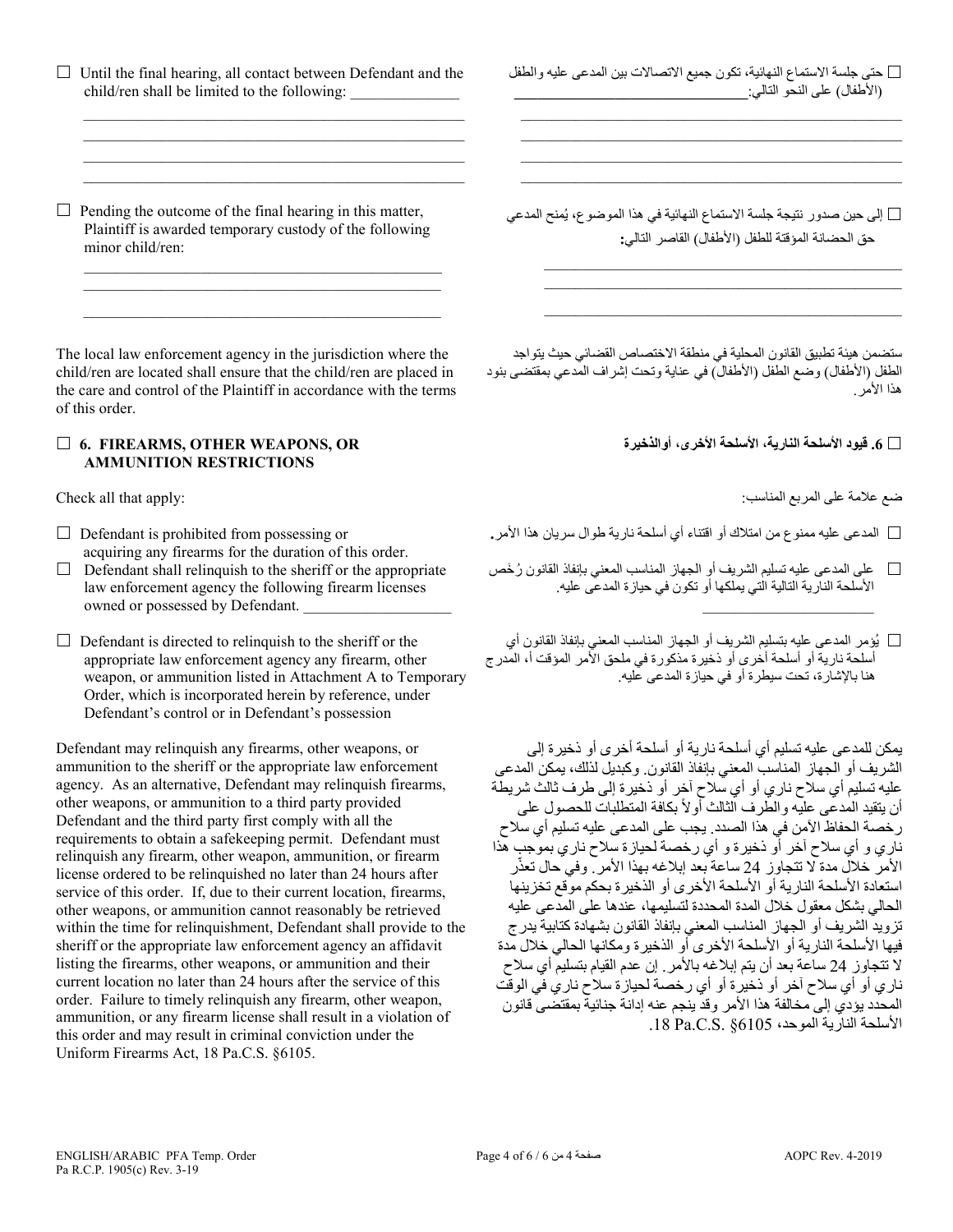## $\Box$  7. The following additional relief is granted:

□ 7. ثُمنح الإنصـاف الإضـافي التالي:

□ أشكال الانصـاف الأخر ي:

.<br>الالتماس أو الأمر ضد المدعى عليه.

المدعى عليه ذاته

المدعى و أي من الهيئات الآخر ي المحددة فيما يلِّي:

 $\Box$  Defendant is prohibited from stalking, as defined in 18 Pa.C.S. §2709.1, or harassing, as defined in 18 Pa.C.S. §2709, the following family and household members of Plaintiff:

□ يُمنع المدعى عليه من تعقّب، كما هو معرّف في المادة Pa.C.S. §2709.1، {\dide أو مضايقة، كما هو معرّف في المادة Pa.C.S. §2709 إ، أفراد العائلة ، المنز ل التالسن:

□ 8. يجب على شرطة ولاية بنسلفانيا أو الشرطة البلدية أو الشريف مرافقة المدعى

إلى محل إقامته لاستعادة متعلقاتهم الشخصية أو لمرافقة المدعى أثناء تقديم

□ 9. يتم تسليم نسخة معتمدة من هذا الأمر إلى الشريف أو قسم الشرطة حيث يقيم

ن 10 . يُبطِل هذا الأمر أي أمر حماية من إساءة سابق حصل عليه المدعى ذاته ضد  $\Box$ 

□ 11. يسري هذا الأمر فوراً على المدعى عليه ويبقى ساري المفعول<br>حتى\_\_\_\_\_\_\_\_\_\_\_\_\_\_\_\_\_\_\_\_\_\_\_\_\_\_\_ أو حتى عدا ذلك يتم تعديله أو<br>إلغاؤه من قبل هذه المحكمة بعد إشعار وجلسة استماع.

| Name / $\mu$ سم/ $\gamma$ / | Address (optional) / (خياري) / Address (optional) | Relationship to Plaintiff /<br>العلاقة بالمدعى |
|-----------------------------|---------------------------------------------------|------------------------------------------------|
|                             |                                                   |                                                |
|                             |                                                   |                                                |
|                             |                                                   |                                                |

 $\Box$  Other relief:

- $\Box$  8. The Pennsylvania State Police, the municipal police, or the sheriff shall accompany Plaintiff to his or her residence to retrieve personal belongings or accompany Plaintiff while the petition or order is served on Defendant.
- $\Box$  9. A certified copy of this order shall be provided to the sheriff or police department where plaintiff resides and any other agency specified hereafter: (insert name of agency)
- $\Box$  10. THIS ORDER SUPERSEDES ANY PRIOR PROTECTION FROM ABUSE ORDER OBTAINED BY THE SAME PLAINTIFF AGAINST THE SAME DEFENDANT.

 $\Box$  11. THIS ORDER APPLIES IMMEDIATELY TO DEFENDANT AND SHALL REMAIN IN EFFECT UNTIL OR UNTIL OTHERWISE MODIFIED OR TERMINATED BY THIS COURT AFTER NOTICE AND HEARING.

## **NOTICE TO DEFENDANT**

Defendant is hereby notified that failure to obey this order may result in arrest as set forth in 23 Pa.C.S. § 6113 and that violation of the order may result in a charge of indirect criminal contempt as set forth in 23 Pa.C.S. §6114. Consent of Plaintiff to Defendant's return to the residence shall not invalidate this order, which can only be changed or modified through the filing of appropriate court papers for that purpose. 23 Pa.C.S.  $\S6108(g)$ .

If Defendant is required to relinquish any firearms, other weapons, ammunition, or any firearm license, those items must be relinquished to the sheriff or the appropriate law enforcement agency within 24 hours of the service of this order. As an alternative, Defendant may relinquish any firearm, other weapon, or ammunition listed herein to a third party provided Defendant and the third party first comply with all requirements to obtain a safekeeping permit. If, due to their current location, firearms, other weapons, or ammunition cannot reasonably be retrieved within the time for relinquishment, Defendant shall provide an affidavit to the sheriff or the appropriate law enforcement agency listing the firearms, other weapons, or ammunition and their current location no later than 24 hours after service of this order. Defendant is further notified that violation of this order may subject him/her to state charges and penalties under the Pennsylvania Crimes Code under 18 Pa.C.S. § 6105 and to federal criminal charges and penalties under 18 U.S.C.  $\S$  922(g)(8) and the Violence Against Women Act, 18 U.S.C.  $\S$ 82261-2262.